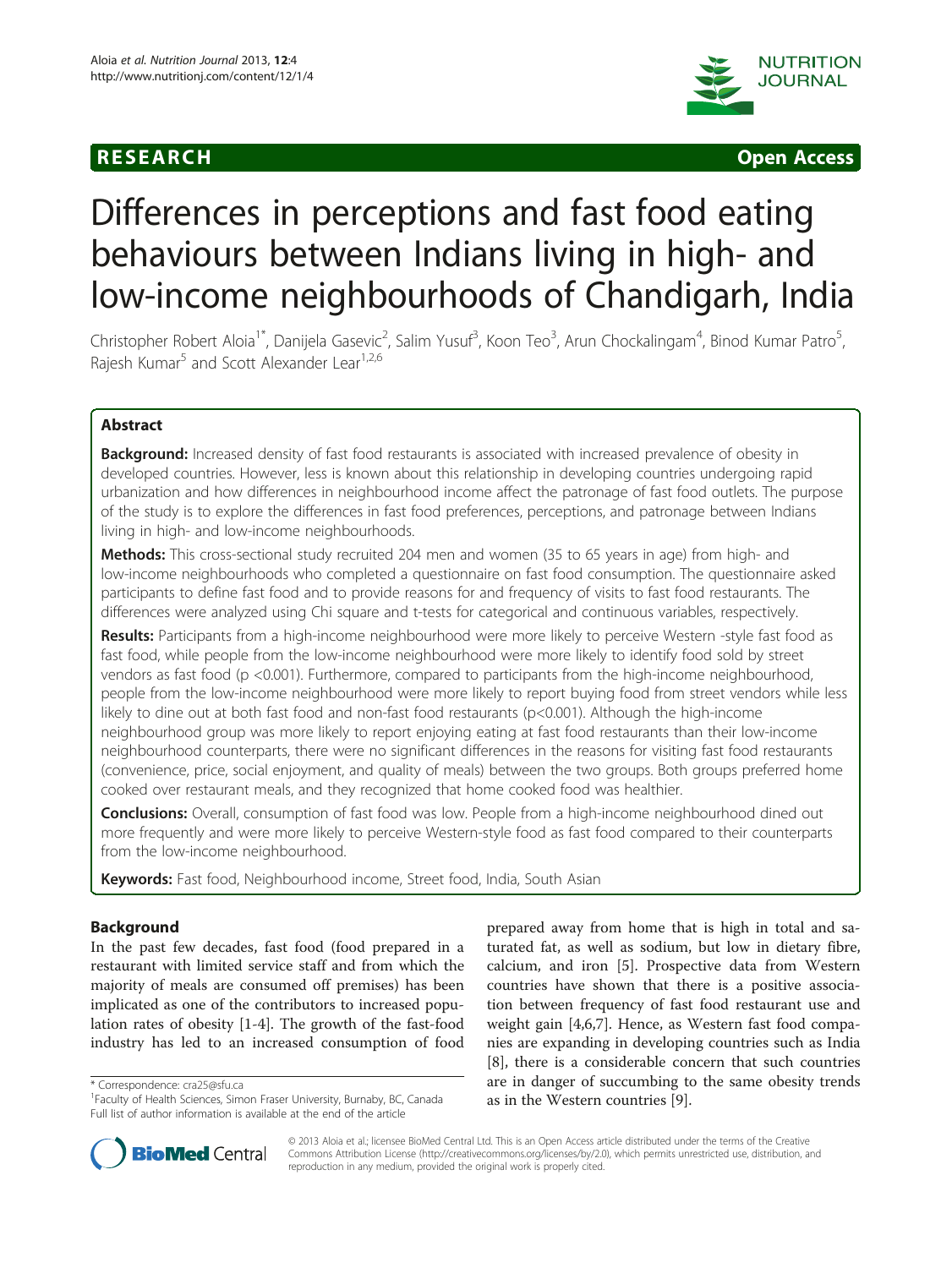In recent years, there has been a marked increase in the rates of obesity in countries such as India that has been attributed to unhealthy lifestyle practices associated with the introduction of Western-style fast foods that are higher in fat and refined carbohydrates [10,11]. Yadav and Krishanan found that the prevalence of central obesity in North India increased with the level of urbanization in both men and women by 8.7% and 34.5%, respectively [11]. This is important, as central obesity is associated with less desirable cardiovascular risk profile. Indeed, it has been shown that, at comparable BMI and age, South Asians were at increased cardiovascular risk compared to their Caucasian counterparts [12-14]. Given that fast food is implicated as one of contributors to the increase in obesity rates [2], understanding the perceptions of fast food and reasons for eating at fast food restaurants in India will help inform health promotion strategies.

Research on people's perceptions about fast food in India is limited. Results of a study that surveyed Indian adults in their 20s showed that, although they preferred home cooking over fast food, their main reasons for visiting fast food establishments were going there for fun, change of scenery, and socializing [8]. In another recent study that surveyed 106 South Asians from Bangladesh, researchers revealed that consumers are most likely to buy lunch or midday snack at a Western-style fast food restaurant and consider costs, mood of the restaurant, availability of various types of food, convenience, and location of the restaurant in their decision [15]. While these studies did investigate South Asian people's preferences regarding fast food, they did not explore whether those differ between people living in neighbourhoods of differing income levels. This is important given that neighbourhood income was found to be associated with fast food density and obesity in developed countries [6,16,17]. Consequently, the main objectives of this study were to explore the differences in fast food consumption between Indians adults (35 to 65 years of age) living in high- and low-income neighbourhoods in India and to explore if the difference in neighbourhood income affects their patronage of fast food restaurants and their perception of fast food itself.

# Methods

This cross-sectional study was conducted as part of the Prospective Urban Rural Epidemiology (PURE) study, which examines the relationship of societal influences on human health related behaviours, cardiovascular risk factors, and incidence of chronic, non-communicable diseases [18]. This sub-study is based on a sample of convenience recruited from June to August 2009 at the Post-Graduate Institute of Medical Education and Research (PGIMER), Chandigarh, India. All individuals between ages 35 and 65 recruited for the PURE study within

the above mentioned period agreed to fill out an additional questionnaire on fast food behaviour and participate in this study. In total, 204 men and women participated in this study, out of which 103 individuals were from a high-income neighbourhood, while 101 men and women came from a low-income neighbourhood. Neighbourhood income was determined by average house size in the neighbourhood. House size is measured objectively via a census. The houses measuring 100 square yards and less are considered low-income, while the houses measuring more than 250 square yards are considered high-income. Neighbourhood where houses measuring 100 square yards and less were predominant was defined as low-income neighbourhood, while neighbourhood where houses bigger than 250 yards were predominant was considered high-income neighbourhood. Individuals from both neighbourhoods were approached in the same manner reflecting the internal validity of the study. All participants were assessed for smoking behaviour, educational attainment, household income, marital status, and religion as part of the PURE study. Additionally, each participant filled out a questionnaire in order to be assessed for fast food behaviour. Fast food was defined as food with distinctly "Western" characteristics, such as sandwiches, take-out pizza, deep fried chicken, or burgers. Researchers defined fast food establishments as restaurants that either had foods prepared or took little time to prepare, with limited service staff and the majority of business derived from take-out sales [11]. Fast food restaurants included McDonald's, Pizza Hut, and Kentucky Fried Chicken, which were included on the questionnaire because they were the most common Western-style fast food restaurants in Chandigarh [19-21]. All participants provided informed consent to the study. The Simon Fraser University Office of Research Ethics Board approved this study.

# Fast food behaviour

Fast food behaviour was measured using a survey instrument specifically developed to explore the differences in fast food perception and consumption between individuals from high- and low-income neighbourhoods in Chandigarh, India. The face validity of the survey instrument was assessed through an in-person interview, which was conducted with an individual from Chandigarh to test its cultural appropriateness as well as with individuals in Canada who emigrated from the region in and around Chandigarh, India. However, no formal test of validity was performed. The questionnaire asked participants how they define fast food, about the frequency of fast food dining and buying snacks/desserts outside the home, whether or not they enjoyed eating at fast food restaurants, and the reasons for eating at fast food restaurants. Furthermore, a question on buying food from a local street vendor was included in the questionnaire, given that in developing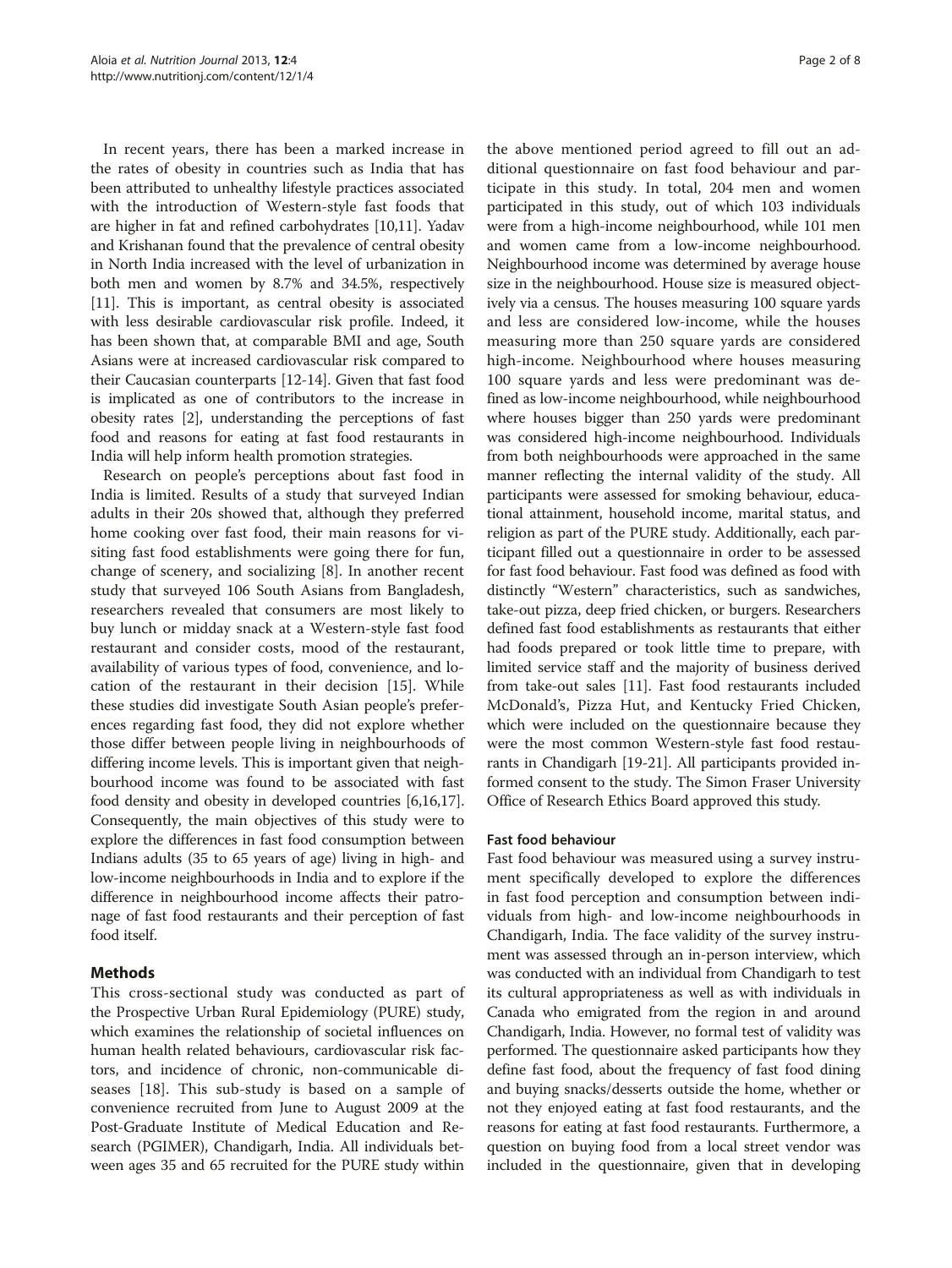countries such as India, buying food from a street vendor is an affordable and convenient meal option when eating outside the home. In addition, questions were asked about the frequency of eating at specific fast food restaurants and traditional restaurants not considered fast food. It is important to note that many of the participants rarely patronized fast food restaurants, so the questions pertaining to frequency of eating outside the home, originally given in days per week, are presented as the average number of times per year.

Furthermore, dining out for breakfast and lunch was very rare among participants from both low- and highincome neighbourhood groups. There were only 9 people (out of 204) that reported dining out for breakfast (3 people from low-income and 6 people from highincome neighbourhoods). Similarly, 30 people reported dining out for lunch (15 in each neighbourhood group). Consequently, in order to increase power we collapsed breakfast, lunch, and dinner meals and explored the neighbourhood differences in dining out for breakfast, lunch, and dinner. Participants were further asked about distance from home to fast food restaurants. The survey instrument also asked participants' perceptions on which they considered healthier: food cooked at home, or food prepared outside the home at non-fast food or fast food establishments. Two experienced interviewers fluent in the three most common local languages (Punjabi, Hindi, and Urdu) administered the questionnaire by interview. It is important to note that although one of the initial questions asked participants what closely matched their definition of fast food, the interviewers then explained to all participants that the remaining questions asking about fast food pertained specifically to fast food with distinctly "Western-style" characteristics, such as sandwiches, takeout pizza, deep fried chicken, and burgers. Having one of the authors (CRA) present at all interviews ensured that all questions were uniformly understood by participants. The survey instrument is available upon request.

#### Statistical analysis

Variables are presented as counts and percentages if categorical or as means and standard deviations if continuous. Non-normally distributed continuous variables are presented as geometric means (95% CI). The differences in tested parameters between participants from highand low-income neighbourhoods were explored using an independent t-test (normally distributed continuous variables), Mann U Whitney test (non-normally distributed variables), or a Chi square  $(\chi^2)$  test (categorical variables). Analysis of the question that probes people's reasons for going to fast food restaurants was performed only on participants who reported eating at fast food restaurants. A p-value of 0.05 and less was considered statistically

significant. All analyses were performed using SPSS version 17.0, SPSS Inc., Chicago, IL.

# Results

Participants from the high-income neighbourhood were younger and smoked less than participants from the low-income neighbourhood (Table 1). The high-income neighbourhood comprised Hindus (69.9%), Sikhs (28.2%) and Jains (1.9%). Participants living in the low-income neighbourhood were predominantly of Hindu religious background (88.1%) with fewer than half as many Sikhs than in the high-income neighbourhood (11.9% vs. 28.2%). The high-income neighbourhood had a greater prevalence of illiteracy (24.2% vs. 3.0%) and fewer people with secondary level of formal education (16.5% vs. 37.6%) than the low-income neighbourhood. Percentage of people with higher than secondary level of formal education was similar in high- and low-income neighbourhoods (44.7% vs. 48.5%). There was no significant difference in household income between individuals living in high- and low-income neighbourhoods (p>0.05).

Perception of fast food was measured by asking the question, "Which most closely matches your definition of 'fast food'"? Options participants could choose from were "food sold by street vendors, such as bhel puri or samosas", "food served at restaurants such as McDonald's or Kentucky Fried Chicken", or "no answer". Participants from a high-income neighbourhood were more likely to report fast food as food sold at chain restaurants. In contrast, individuals from a low-income neighbourhood were four times more likely to report fast food as food sold by street vendors compared to their counterparts from a high-income neighbourhood (Table 2).

There was a significant association between neighbourhood income and whether or not people enjoyed eating at fast food restaurants ( $p = 0.002$ ) (Table 2). Participants from the high-income neighbourhood were more likely to report enjoying eating at fast food restaurants compared to people from a low-income neighbourhood (30.1% vs. 9.9%). However, a substantial percentage of participants from both high-income (35%) and low-income (49.5%) neighbourhoods reported not eating fast food at Westernstyle fast food restaurants. In addition, about 95% of participants from both high- and low-income neighbourhood groups reported that having a fast food restaurant closer to their home would not make them eat at a fast food restaurant more often. Also, almost all participants reported that they prefer home cooking to and believe it is healthier than restaurant food (Table 2).

All participants from high- and low-income neighbourhoods were assessed for differences in frequencies of eating outside the home. Table 3 shows that frequency of eating outside of the home was low for both residents of high-income and low-income neighbourhoods. However,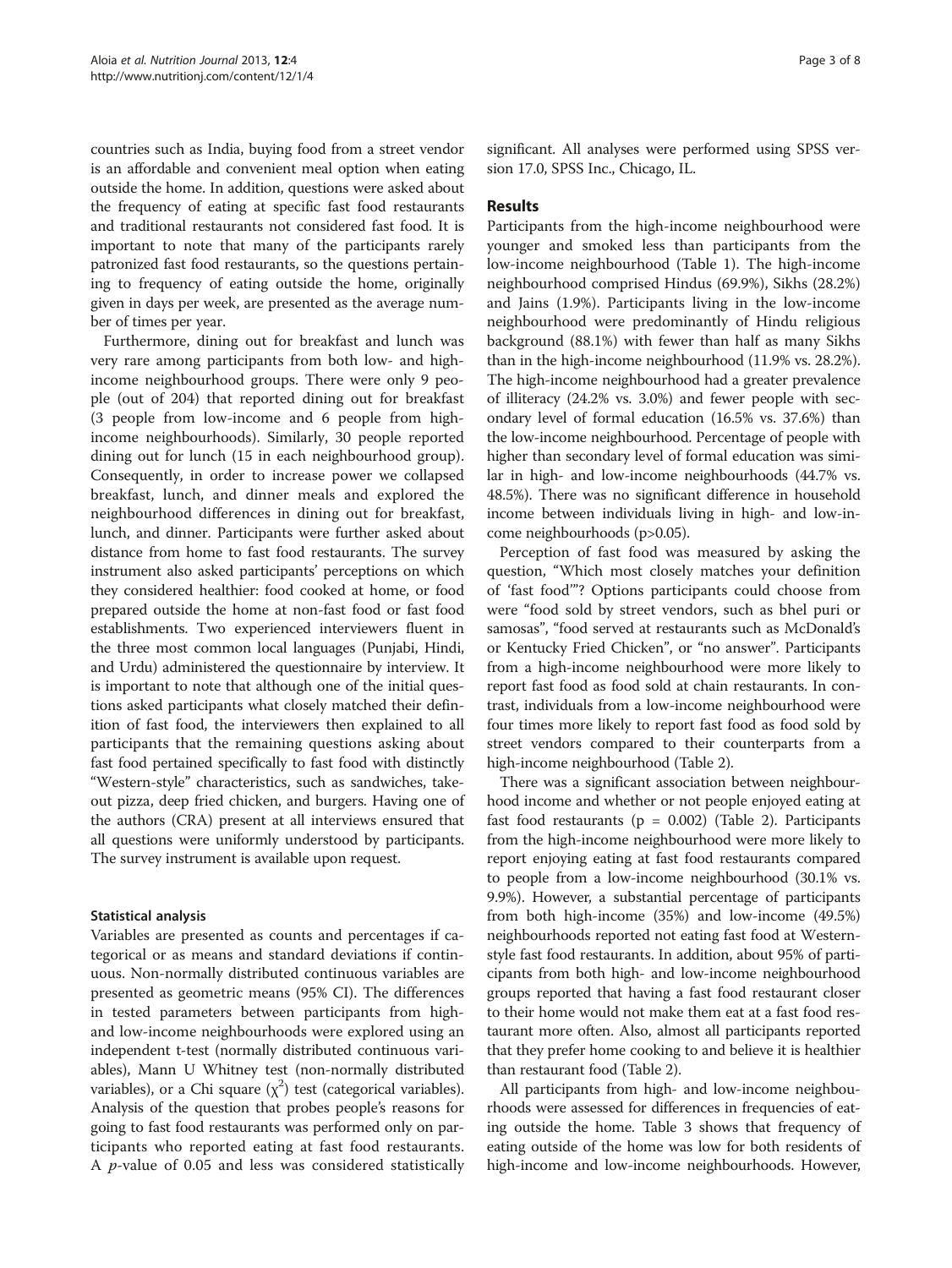|                             | High-Income Neighbourhood | Low-Income Neighbourhood |         |
|-----------------------------|---------------------------|--------------------------|---------|
|                             | $n = 103$                 | $n = 101$                |         |
| Males                       | 50 (49.5%)                | 51 (49.5%)               | 1.00    |
| Age                         | $51.3 \pm 8.9$            | $49.9 \pm 7.4$           | 0.002   |
| Married                     | 99 (96.1%)                | 100 (99.0%)              | 0.181   |
| Current smoking             | $1(1.0\%)$                | 10 (9.9%)                | 0.005   |
| Ethnicity                   |                           |                          | 0.004   |
| Hindu                       | 72 (69.9%)                | 89 (88.1%)               |         |
| Sikh                        | 29 (28.2%)                | 12 (11.9%)               |         |
| Jain                        | $2(1.9\%)$                | $0(0.0\%)$               |         |
| Formal education            |                           |                          | < 0.001 |
| Illiterate                  | 25 (24.2%)                | $3(3.0\%)$               |         |
| Primary                     | 15 (14.6%)                | 11 (10.9%)               |         |
| Secondary                   | 17 (16.5%)                | 38 (37.6%)               |         |
| Higher than secondary       | 46 (44.7%)                | 49 (48.5%)               |         |
| Household income quartiles* |                           |                          | 0.461   |
| Rs. 1000 - 6000             | 33 (32.1%)                | 33 (32.7%)               |         |
| Rs. 6001 - 10000            | 26 (25.2%)                | 33 (32.7%)               |         |
| Rs. 10001 - 20000           | 26 (25.2%)                | 24 (23.8%)               |         |
| $20001 - 35000$             | 18 (17.5%)                | 11 (10.8%)               |         |

#### Table 1 Socio-demographic characteristics of study participants

Categorical variables presented as n (%); continuous variables presented as mean ± SD; Differences in age tested by independent t test and in the rest of variables using Chi-square test.

\* Monthly personal income 100 Indian rupees equals \$2 USD; exchange rate 0.02013 [49.6736] on May 1st, 2009 (date of participant recruitment), Bank of Canada http://www.bankofcanada.ca/rates/exchange/10-year-converter/.

# Table 2 Differences in perceptions regarding fast food between individuals from high- and a low-income neighbourhoods

|                                                              |                           | High-income<br>neighbourhood<br>$n = 103$ | $n = 101$    | Low-income<br>neighbourhood | $p$ value* |
|--------------------------------------------------------------|---------------------------|-------------------------------------------|--------------|-----------------------------|------------|
|                                                              |                           |                                           |              |                             |            |
| Which most closely matches your definition of fast food?     | Sold by street vendors    | 8(7.8%)                                   | 33 (32.7%)   | < 0.001                     |            |
|                                                              | Sold at chain restaurants | 88 (85.3%)                                | 45 (44.6%)   |                             |            |
|                                                              | No answer                 | 7(6.9)                                    | 23 (22.7%)   |                             |            |
| Do you enjoy eating at fast food restaurants?                | Yes                       | 31 (30.0%)                                | 10 (9.9%)    | 0.002                       |            |
|                                                              | No.                       | 36 (35.0%)                                | 41 (40.6%)   |                             |            |
|                                                              | Do not eat                | 36 (35.0%)                                | 50 (49.5%)   |                             |            |
| How close is the nearest fast food restaurant to your home   | $< 0.5$ km                | 13 (12.6%)                                | $9(8.9\%)$   | 0.088                       |            |
|                                                              | $(0.5-1.5)$ km            | 31 (30.1%)                                | 34 (33.7%)   |                             |            |
|                                                              | $(1.5-3.5)$ km            | 36 (35.0%)                                | 47 (46.5%)   |                             |            |
|                                                              | $> 3.5$ km                | 23 (22.3%)                                | 11 (10.9%)   |                             |            |
| If a fast food restaurant were closer to your home would you | Yes                       | $2(1.9\%)$                                | $5(5.0\%)$   | 0.117                       |            |
| go out to eat there more?                                    | <b>No</b>                 | 98 (95.2%)                                | 96 (95.0%)   |                             |            |
|                                                              | Maybe                     | $3(2.9\%)$                                | $0(0.0\%)$   |                             |            |
| Which do you think is healthier?                             | Food you eat at home      | 102 (99.0%)                               | 101 (100.0%) | 0.549                       |            |
|                                                              | Restaurant food           | $1(1.0\%)$                                | $0(0.0\%)$   |                             |            |
| Which do you prefer?                                         | Home cooking              | 102 (99.0%)                               | 100 (99.0%)  | 0.368                       |            |
|                                                              | Restaurant dining         | $1(1.0\%)$                                | $1(1.0\%)$   |                             |            |

\*results of Chi-square test.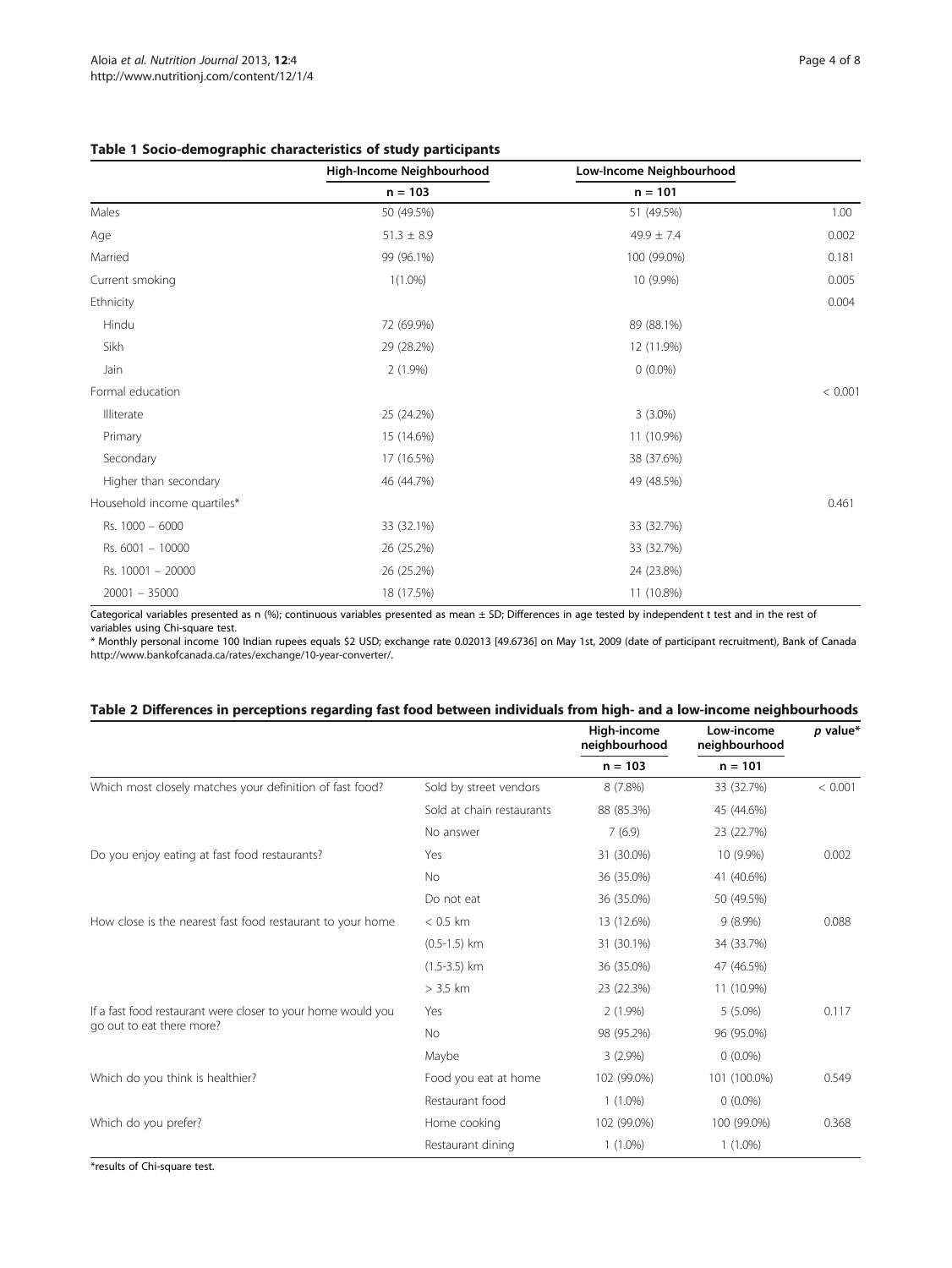| Eating out for/at:                     | High income<br>$n = 103$ | Low-income<br>$n = 101$ | $p$ value* |
|----------------------------------------|--------------------------|-------------------------|------------|
|                                        |                          |                         |            |
| Snacks or desserts                     | 13.5 (10.3, 17.7)        | 10.4 (8.0, 13.7)        | 0.065      |
| Breakfast, lunch and dinner            | 5.9(4.3, 8.0)            | 2.3(1.7, 3.2)           | < 0.001    |
| Street vendor                          | $2.7$ (2.0, 3.5)         | 6.5(4.9, 8.5)           | < 0.001    |
| Fast food establishments               | 3.5(2.7, 4.5)            | 1.4(1.1, 1.9)           | < 0.001    |
| Traditional restaurant (not fast food) | 6.0(4.6, 7.8)            | 2.7(2.0, 3.5)           | < 0.001    |

Table 3 Frequency of dining out per year for individuals from high- and low-income neighbourhoods

Variables presented as geometric means (95% CI); \*results of Mann U Whitney test.

compared to people from the low-income neighbourhood, individuals from the high-income neighbourhood reported more frequent consumption of breakfast, lunch, and dinner outside the home (5.9 vs. 2.3 times per year;  $p < 0.001$ ). Furthermore, participants from the highincome neighbourhood reported more frequent visits to fast food restaurants such as Pizza Hut, McDonald's, and Kentucky Fried Chicken (3.5 vs. 1.4 times per year; p < 0.001), and they dined more often at traditional, non-fast food restaurants compared to their counterparts living in the low-income neighbourhood (6.0 vs. 2.7 times per year; p<0.001). In contrast, people from the low-income neighbourhood were more likely to report buying food from street vendors compared to those in the high-income group (6.5 vs. 2.7 times per year; p<0.001). Participants from the high-income neighbourhood consumed snacks or desserts outside the home more than participants living in the low-income neighbourhood, although this did not reach statistical significance  $(p = 0.065)$ .

Subsequent questions (Table 4) probed people's reasons for eating at fast food restaurants. These questions were directed only to participants who reported eating at fast food restaurants (64 and 43 residents of high- and low-income neighbourhoods, respectively). There was no difference between people from high- and low-income neighbourhoods regarding reasons for eating at fast food restaurants, including convenience, price, social enjoyment, and quality of meals. In addition, neither group of participants reported price as a reason for going to fast

food restaurants nor did they report that they ate too much fast food.

## **Discussion**

Through our investigation we sought to explore the differences between Indian individuals living in a high- and those living in a low-income neighbourhood in Chandigarh, India, regarding their patronage of fast food restaurants, perception of fast food, and fast food consumption. The results of our study indicate that people from a highincome neighbourhood dined out more frequently and were more likely to perceive Western-style food as fast food, while people from the low-income neighbourhood were more likely to identify food sold by street vendors as fast food. Based on the questions asked, there were no significant differences in the reasons for visiting fast food restaurants between the two groups, such as convenience and price, and both groups were more in favour of homecooked over restaurant meals.

According to the Indian Fast Food Market Analysis report, India's fast food market is growing quickly, at a rate of 30-35% per year [22]. It has been suggested that rapid urbanization, swift economic growth, and increase in average income in India will lead to an increase in consumerism [23]. Our study found that individuals from the high-income neighbourhood were more likely to eat at fast food restaurants compared to their counterparts from the low-income neighbourhood. Furthermore, a large minority of our study participants (23%) were not familiar with what fast food is, while another 33% cited local street

| Table 4 Reasons for going to fast food establishments of those participants who have patronized them |  |
|------------------------------------------------------------------------------------------------------|--|
|------------------------------------------------------------------------------------------------------|--|

|                                               | High-income neighbourhood | Low-income neighbourhood | $p$ value* |
|-----------------------------------------------|---------------------------|--------------------------|------------|
|                                               | $n = 64$                  | $n = 43$                 |            |
| Do you go to fast food restaurant because of: |                           |                          |            |
| Convenience                                   | 26 (40.6%)                | 15 (34.9%)               | 0.357      |
| Price                                         | $0(0.0\%)$                | $0(0.0\%)$               | N/A        |
| Social enjoyment                              | 53 (82.8%)                | 39 (90.7%)               | 0.249      |
| Quality of meals                              | $4(6.2\%)$                | 2(4.7%)                  | 0.725      |
| Do you think you eat too much fast food?      | $0(0.0\%)$                | $1(2.3\%)$               | 0.220      |

\*results of Chi-square test.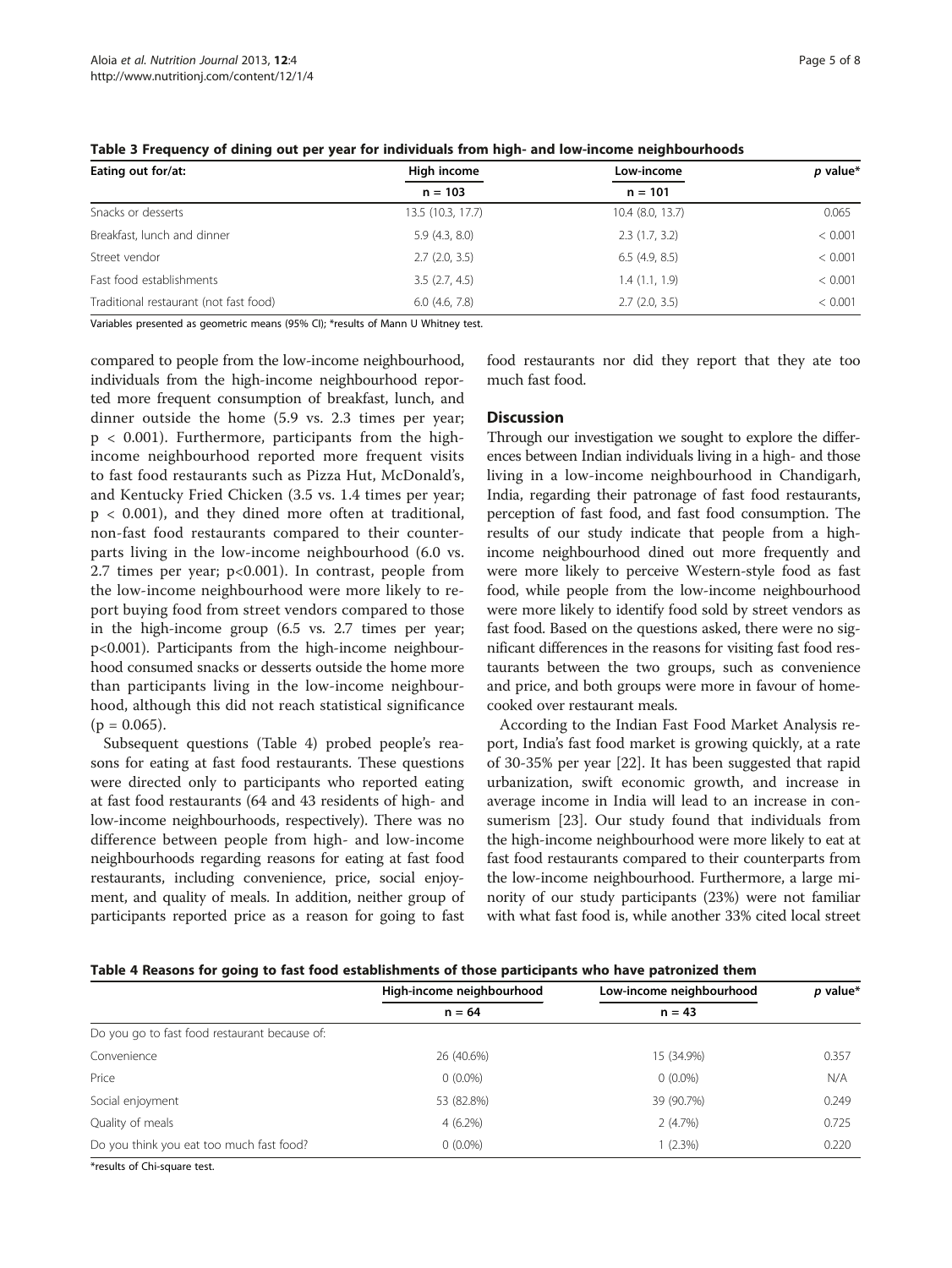vendors as fast food providers, as opposed to Westernstyle fast food restaurants. Some classic examples of Indian street food include samosa, a deep-fried pocket of spiced mixture of potato and peas inside a dough made primarily of chickpea flour; channa batura, which is spicy chickpeas served with a deep-fried, puffy dough; and pav bhaji, a spicy, grill-fried puree of tomatoes, carrots, and peppers served with white-bread rolls. It is interesting to note that most street vendors also use their own recipes and make everything by hand, using a variety of oils and ingredients, so the nutritional content of the same type of food may differ from vendor to vendor. This greater consumption of Western-style fast food in the higher income group is in contrast to findings in studies in the West that indicate greater consumption among low income individuals [24]. This may be the result of strategic marketing by Western fast food companies defined as "glocalisation," which describes a multinational company that tailors products and marketing specifically to local cultural tastes [25]. In addition, when a fast food company enters a foreign market they usually target the middle class and higher [26,27]. Consequently, given that entry of Westernstyle fast food branded products to India has been facilitated for the more affluent consumers, eating Westernstyle fast food on a regular basis is still financially out of reach for low-income people [28]. However, in our study, none of the participants cited price as impacting their decision to eat at these establishments. Furthermore, although the frequency of eating at Western-style fast food restaurants was higher among individuals in the high-income neighbourhood compared to their counterparts from the low-income neighbourhood, the frequency of eating at fast food restaurants was generally low among people from both neighbourhoods.

The Chandigarh Healthy Heart Action Project (CHHAP) reported that more people aged 15–24 years old living in an urban area (72%) preferred Western-style fast food than people of the same age in rural areas (37%) [29]. In our study, we reported that 30% of the high-income group enjoyed eating fast food compared to 10% of the low-income. Preference levels for fast food appear to be quite lower than the CHHAP findings. This difference may be due to the fact that we sampled people from a low-income neighbourhood where these participants indicated eating less at Western fast food restaurants. Another explanation for this difference could be due to our study population being older than that in the CHHAP study. Studies in the US generally indicate that fast food consumption is greater among younger people [30].

We also found that in both high- and low-income study participants, home cooked food was preferred over food bought in fast food establishments and that nearly all participants indicated that home cooked foods are healthier than fast food. This is consistent with the results

of an earlier study, which indicated that younger Indian fast food consumers prefer home cooked meals to fast food [8]. One of the reasons could be that in the West, fast food more closely resembles food typically served throughout the culture, whereas in India, Western-style fast food and Indian home cooked food are quite different. Although restaurants have tried to make and adapt food to local tastes, Western-style fast food is still categorically different than traditional fare [26]. Nevertheless, high-income participants reported eating at Western-style fast food restaurants more often, but there was no difference between the two groups with respect to the reasons for eating fast food. It should also be noted we found that eating for social enjoyment was the highest cited reason, followed by convenience, whereas Farhana and Islam found that brand loyalty and quality were the main reasons for consuming fast food in people living in Dhaka, Bangladesh, with a mean age of 25 [15]. Goyal and Singh, who also found quality and value as the main reason why people patronize fast food restaurants, substantiate this point [8]. Interestingly, we also asked if the quality of meals were a reason for going to fast food restaurants and the response was over 90% negative. Again, age and regional differences might provide a reason for the discrepancy of the findings.

Given the rapid expansion of fast food industry in India, and in the light of the negative impact of fast food on health [1], it is important to understand how Indians perceive fast food and the reasons they patronize fast food businesses. Given that fast-food consumption has been associated with increases in body weight and insulin resistance, it is further implicated in the development of Type 2 diabetes [4]. In general, people of South Asian background are at greater risk for CVD and diabetes compared to other ethnic groups [12,13,31]. While most participants reported they would not eat fast food even if it were closer to them, the rapid expansion of fast food establishments will increase availability and likely reduce cost of fast food. These factors have been found to increase fast food consumption in other countries undergoing rapid economic growth [3].

#### Limitations

This study employed a cross-sectional design, so no conclusions can be made about the causal relationships between the variables. Moreover, only individuals between ages of 35 and 65 years were surveyed. Younger generations are typically the higher consumers of fast food, which may have obstructed a positive finding of higher levels of fast food patronage in a younger cohort. However, surveying older consumers is as important as surveying younger ones, as factors influencing choice of fast food establishments as well as reasons for visiting and eating at fast food outlets might be different for individuals of various age groups. The higher rate of illiteracy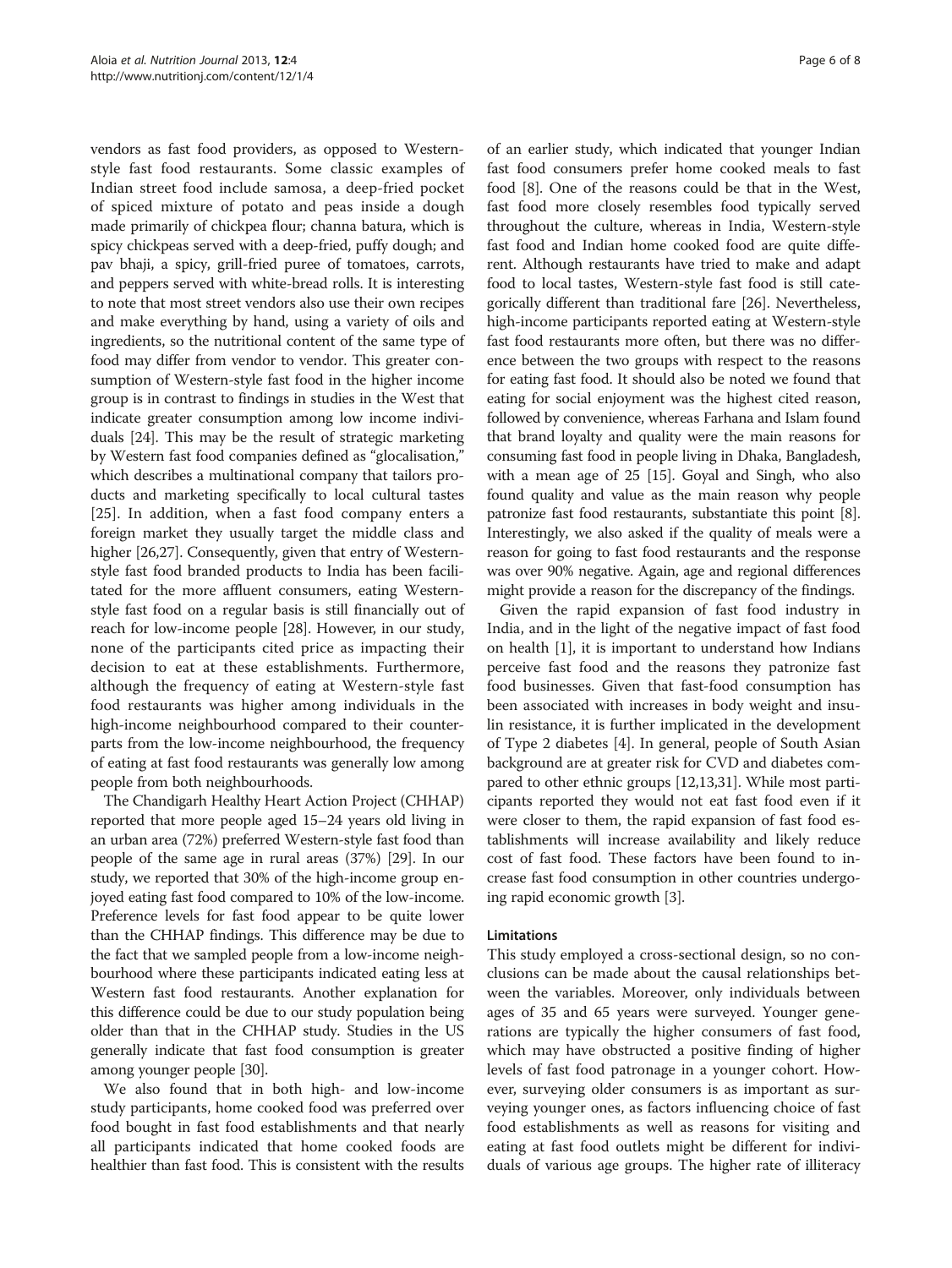in the defined high-income neighbourhood was unexpected. Factors,such as self-reporting bias can play a role. Furthermore, according to Indian Census, 47% of the population rents a place [32]. Consequently, it is possible that people living in the house are not necessarily always the owners of the house but rather people who are renting the place and are from various educational and income brackets. Furthermore, in our study, we did not notice a statistically significant difference in individual income between people living in high- and low-income neighbourhoods. It has been established that people tend to deny socially undesirable traits or qualities and report more socially desirable ones instead [33]. Furthermore, others reported that high-income individuals may be reluctant to disclose their income [34]. Consequently, there is a possibility that income was misreported within the sample, with people from the high-income neighbourhood underreporting and those from the low-income neighbourhood over-reporting personal income. Furthermore, as noted above, people occupying high-income neighbourhood houses may not necessarily be house owners but rather the tenants renting a place and coming from various income brackets. Moreover, study participants surveyed come only from two neighbourhoods in Chandigarh, so the results cannot be generalized to the whole city of Chandigarh or other cities/regions of India. In addition, given that reported consumption of fast food was low in our study sample, we did not have enough power to explore whether sociodemographic characteristics modify the relationship between neighbourhood income and fast food consumption.

## Conclusions

Indians from a high-income neighbourhood were more familiar with fast food as it is defined in the West, and they dined at fast food restaurants more frequently. Furthermore, they were more likely to report that they enjoy eating at Western-style fast food restaurants compared to their low-income neighbourhood counterparts. On the other hand, Indians living in a low-income neighbourhood were more likely to buy and report food sold by street vendors as fast food. Overall, consumption of fast food was low among a population of Indians from Chandigarh. Future studies should investigate whether rapid expansion of fast food establishments will lead to an increase in fast food consumption among Indians what was noted in other countries undergoing rapid economic growth.

#### Competing interests

The authors declare no competing interests in the writing and researching of the information in this paper.

#### Authors' contributions

CRA conceived of the study, constructed the questionnaire, carried out the data analysis, and drafted the manuscript. DG carried out the data analysis and drafted the manuscript. SY, KT, SAL, and AC participated in the design of

the study and construction of the questionnaire. RK and BKP participated in study design and coordination. All authors read, reviewed, and approved the final manuscript.

#### Acknowledgements

We are thankful to Ms. Rupali Mahajan and Mrs. Manisha Sharma for their assistance in translating the questionnaire for each participant and sharing their experiences with the study community. Salim Yusuf is the Heart and Stroke foundation of Ontario/Marion W. Burke Chair in Cardiovascular Disease. Scott A. Lear is a Canadian Institutes of Health Research New Investigator and holds the Pfizer/Heart and Stroke Foundation Chair in Cardiovascular Prevention Research at St. Paul's Hospital.

#### Author details

<sup>1</sup> Faculty of Health Sciences, Simon Fraser University, Burnaby, BC, Canada. 2 Department of Biomedical Physiology and Kinesiology, Simon Fraser University, Vancouver, BC, Canada. <sup>3</sup> Faculty of Medicine, McMaster University Hamilton, Ontario, Canada. <sup>4</sup>Office of Global Health, National Heart Lung and Blood Institute, Bethesda, MD, USA. <sup>5</sup>Community Medicine, Post Graduate Institute of Medical Education and Research, Chandigarh, India. <sup>6</sup>Division of Cardiology, Providence Health Care, Vancouver, Canada.

#### Received: 14 June 2012 Accepted: 30 December 2012 Published: 7 January 2013

#### References

- 1. Isganaitis E, Lustig RB: Fastfood, central nervous system insulin resistance, and obesity. Arterioscler Thromb Vasc Biol 2005, 25:2451–2462.
- 2. De Maria AN: Of fast food and franchises. J Am Coll Cardiol 2003, 41(7):1227–1228.
- 3. Cheng TO: Fast food and obesity in China. J Am Coll Cardiol 2003, 42(4):773.
- 4. Pereira MA, Kartashov AI, Ebbeling CB, Van Horn L, Slattery ML, Jacobs DR, Ludwig DS: Fast-food habits, weight gain, and insulin resistance (the CARDIA study): 15-year prospective analysis. Lancet 2005, 365(9453):36–42.
- 5. Guthrie JF, Lin B-H, Frazao E: Role of food prepared away from home in the American Diet, 1977–78 versus 1994–96: Changes and consequences. J Nutr Educ Behav 2002, 34(3):140–150.
- 6. French SA, Harnack L, Jeffery RW: Fast food restaurant use among women in the Pound of Prevention study: dietary, behavioral and demographic correlates. Int J Obes Relat Metab Disord 2000, 24(10):1353–1359.
- 7. Duffey KJ, Gordon-Larsen P, Jacobs DR Jr, Williams OD, Popkin BM: Differential associations of fast food and restaurant food consumption with 3-y change in body mass index: the Coronary Artery Risk Development in Young Adults Study. Am J Clin Nutr 2007, 85(1):201–208.
- 8. Goyal A, Singh NP: Consumer perception about fast food in India: an exploratory study. Br Food J 2007, 109(2):182-195.
- 9. Daniel CR, Prabhakaran D, Kapur K, Graubard BI, Devasenapthy N, Ramakrishnan L, George PS, Shetty H, Ferrucci LM, Yurgalevitch S, Chatterjee N, Reddy KS, Rastogi T, Gupta PC, Mathew A, Sinha R: A cross-sectional investigation of regional patterns of diet and cardio-metabolic risk in India. Nutr J 2011, 10(1):12–24.
- 10. Popkin B: The nutrition transition and obesity in the developing world. J Nutr 2001, 131(3):871S–873S.
- 11. Yadav K, Krishnan A: National Prevalence of Obesity: Changing patterns of diet, physical activity and obesity among urban, rural and slum populations in north India. Obes Rev 2008, 9(5):400–408.
- 12. Anand SS, Yusuf S: Risk factors for cardiovascular disease in Canadians of South Asian and European origin: a pilot Study of Heart Assessment and Risk in Ethnic Groups (SHARE). Clin Invest Med 1997, 20(4):204–210.
- 13. Raji A, Seely EW, Arky RA, Simonson DC: Body fat distribution and insulin resistance in healthy Asian Indians and Caucasians. J Clin Endocrinol Metab 2001, 86(11):5366–5371.
- 14. Lear SA, Toma M, Birmingham CL, Frohlich JJ: Modification of the relationship between simple anthropometric indices and risk factors by ethnic background. Metabolism 2003, 52(10):1295–1301.
- 15. Farhana N, Islam S: Exploring consumer behavior in the context of fast food industry in Dhaka City. J Soc Sci 2011, 1(1):107–124.
- 16. Block JP, Scribner RA, Desalvo KB: Fast food, race/ethnicity and income A geographical analysis. Am J Prev Med 2004, 27(3):211–217.